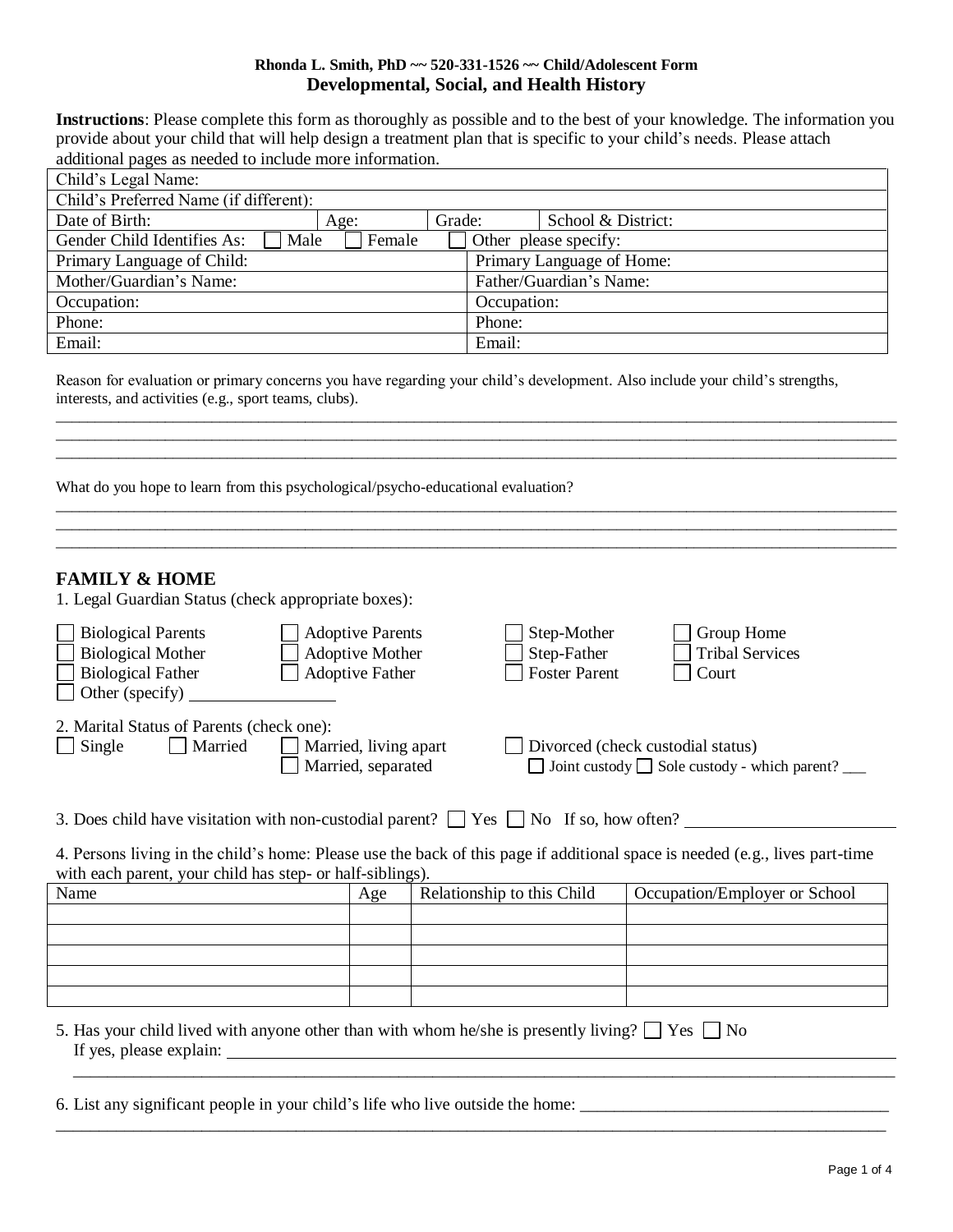7. Check if your child has experienced any of the following events include approximate dates if known.

| Event                                             | Date | Event               | Date |
|---------------------------------------------------|------|---------------------|------|
| Accident                                          |      | Homeless/share home |      |
| Sexual Abuse                                      |      | Parental problems   |      |
| <b>Emotional Abuse</b>                            |      | Move                |      |
| Physical Abuse                                    |      | Parent job change   |      |
| Birth of younger siblings                         |      | Remarriage          |      |
| Change of guardian                                |      | Separations         |      |
| Death of family member                            |      | Sibling problem     |      |
| Divorce                                           |      | Other:              |      |
| Please explain any of the items that you checked: |      |                     |      |
|                                                   |      |                     |      |
|                                                   |      |                     |      |
|                                                   |      |                     |      |
|                                                   |      |                     |      |

8. What individuals or agencies have been involved with your child?

| Agency                           | Name/Location | <b>Contact Person</b> |
|----------------------------------|---------------|-----------------------|
| <b>AzEIP</b>                     |               |                       |
| <b>Child Protective Services</b> |               |                       |
| <b>DDD</b>                       |               |                       |
| <b>Head Start</b>                |               |                       |
| Juvenile Detention Center        |               |                       |
| Mental/Behavioral Health         |               |                       |
| Other:                           |               |                       |

### **DEVELOPMENTAL HISTORY**

1. Describe any complications or other concerns during pregnancy (e.g., diabetes, high blood pressure, toxemia):

|              | 2. Were drugs and/or alcohol used during pregnancy? $\Box$ Yes $\Box$ No If yes, please explain: |                       |  |
|--------------|--------------------------------------------------------------------------------------------------|-----------------------|--|
|              |                                                                                                  |                       |  |
| 3. Delivery: | Full Term (38 weeks or later)                                                                    | $\Box$ Forceps Used   |  |
|              | Pre-Term _____ weeks gestation                                                                   | $\Box$ Vaginal        |  |
|              | Labor Induced                                                                                    | $\Box$ C-Section      |  |
|              | Reason for induction:                                                                            | Reason for C-section: |  |

4. Were there any problems before, during or immediately after birth?  $\Box$  Yes  $\Box$  No If yes, please explain:

5. Birth Weight pounds ounce(s) 6. Length of hospital stay: Mother day(s) Child: day(s)

7. Developmental Milestones

| Milestone    | Age | Milestone                   | Age | Milestone           | Age |
|--------------|-----|-----------------------------|-----|---------------------|-----|
| Sat alone    |     | Spoke first words           |     | Toilet trained      |     |
| Crawled      |     | Put several words together  |     | Stayed dry at night |     |
| Walked alone |     | Spoke in complete sentences |     |                     |     |

\_\_\_\_\_\_\_\_\_\_\_\_\_\_\_\_\_\_\_\_\_\_\_\_\_\_\_\_\_\_\_\_\_\_\_\_\_\_\_\_\_\_\_\_\_\_\_\_\_\_\_\_\_\_\_\_\_\_\_\_\_\_\_\_\_\_\_\_\_\_\_\_\_\_\_\_\_\_\_\_\_\_\_\_\_\_\_\_\_\_\_\_\_\_\_\_

8. Describes your child's early temperament (e.g., e.g. sensitive, irritable, active, passive, happy, stubborn, etc.) \_\_\_\_\_\_\_

### MEDICAL INFORMATION

1. Does your child have any medical diagnoses (e.g., allergies, asthma), including birth defects or genetic disorders?  $\Box$  Yes  $\Box$  No If yes, please specify and list what your child is allergic to, also attach pertinent physician report or diagnostic statement: \_\_\_\_\_\_\_\_\_\_\_

\_\_\_\_\_\_\_\_\_\_\_\_\_\_\_\_\_\_\_\_\_\_\_\_\_\_\_\_\_\_\_\_\_\_\_\_\_\_\_\_\_\_\_\_\_\_\_\_\_\_\_\_\_\_\_\_\_\_\_\_\_\_\_\_\_\_\_\_\_\_\_\_\_\_\_\_\_\_\_\_\_\_\_\_\_\_\_\_\_\_\_\_\_\_\_\_\_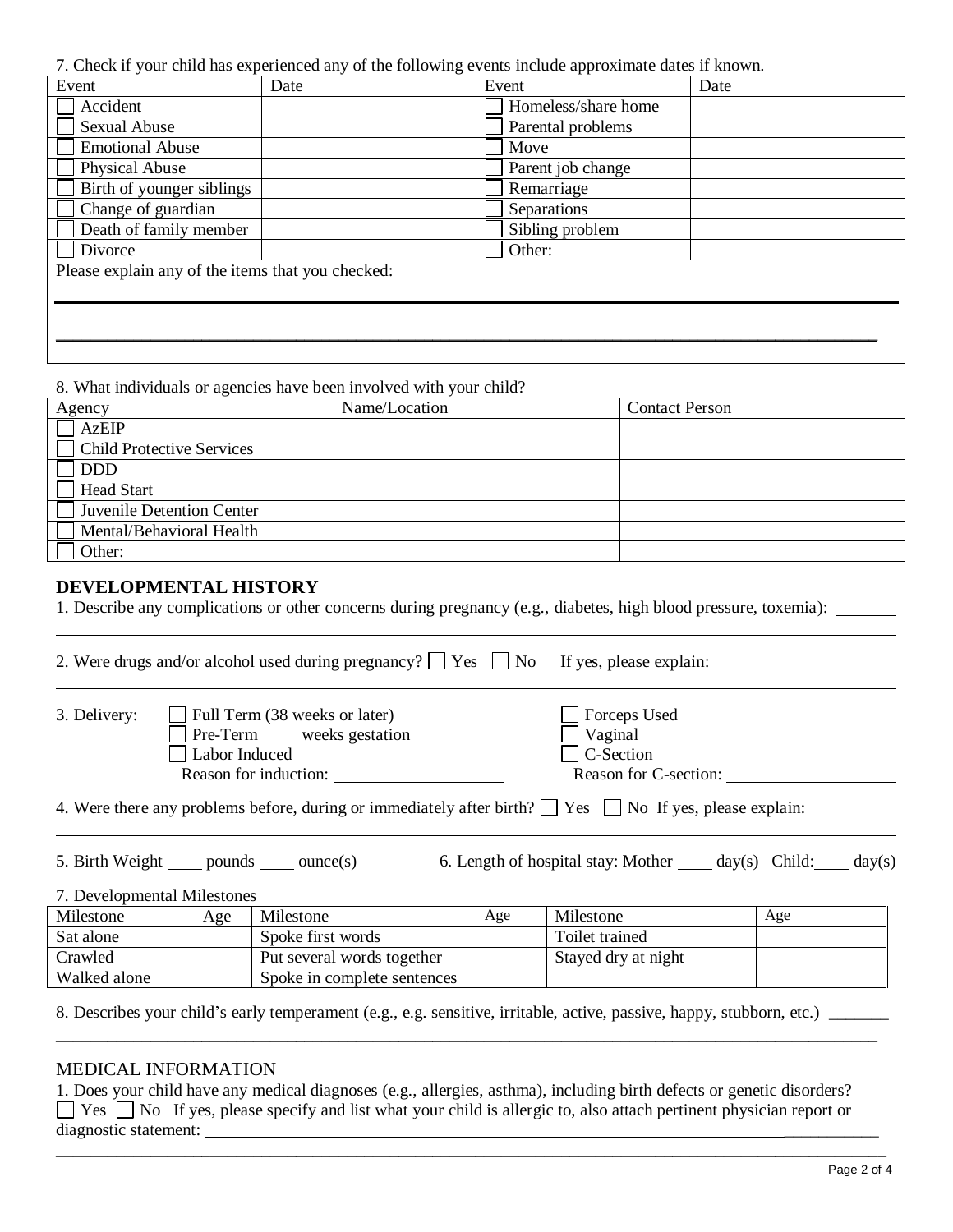|                                                                                                                       | 2. Has your child ever had a neurological, psychological, or psychiatric evaluation? $\Box$ Yes $\Box$ No<br>If yes, please bring a copy of the report and briefly describe results:                     |  |     |                    |                     |  |  |
|-----------------------------------------------------------------------------------------------------------------------|----------------------------------------------------------------------------------------------------------------------------------------------------------------------------------------------------------|--|-----|--------------------|---------------------|--|--|
|                                                                                                                       | 3. List any traumatic events not already noted and include age of child when it occurred:                                                                                                                |  |     |                    |                     |  |  |
|                                                                                                                       | 4. Date of Last Physical Examination: Physician: Physician: Has the physician been contacted regarding any of your current concerns? $\Box$ Yes $\Box$ No<br>If yes, what were the physician's findings? |  |     |                    |                     |  |  |
|                                                                                                                       | 5. Vision, Hearing, Sleep, Speech/Language                                                                                                                                                               |  |     |                    |                     |  |  |
| Has your child experienced problems with vision?<br>$No$    <br>Yes Please explain:                                   |                                                                                                                                                                                                          |  |     |                    |                     |  |  |
| Does your child have glasses or contacts?                                                                             |                                                                                                                                                                                                          |  |     | No                 | Yes Please specify: |  |  |
| If yes, does he/she wear their glasses/contacts?                                                                      |                                                                                                                                                                                                          |  | No  |                    | <b>Yes</b>          |  |  |
| Has your child experienced problems with hearing?                                                                     |                                                                                                                                                                                                          |  | No. |                    | <b>Yes</b>          |  |  |
| Does your child sleep well? If no, please explain                                                                     |                                                                                                                                                                                                          |  |     | $\overline{N_{O}}$ | Yes Please explain: |  |  |
|                                                                                                                       |                                                                                                                                                                                                          |  |     |                    |                     |  |  |
| Has your child experienced problems with speech?<br>No<br>Yes Please explain:                                         |                                                                                                                                                                                                          |  |     |                    |                     |  |  |
| 6. Please list any medications that your child is currently taking or has been prescribed within the past four years. |                                                                                                                                                                                                          |  |     |                    |                     |  |  |
|                                                                                                                       | $Dosea \rightarrow$ $Date(e) taken$<br>$Precechino$<br>$\mathbf{P}_{\mathbf{P}}$<br>Adverse Effects<br>Medication I                                                                                      |  |     |                    |                     |  |  |

| Medication | Dosage | $Date(s)$ taken | Prescribing<br>Physician | Reason(s) for<br>medication | <b>Adverse Effects</b> |
|------------|--------|-----------------|--------------------------|-----------------------------|------------------------|
|            |        |                 |                          |                             |                        |
|            |        |                 |                          |                             |                        |
|            |        |                 |                          |                             |                        |
|            |        |                 |                          |                             |                        |
|            |        |                 |                          |                             |                        |

| 7. Has your child had any surgeries, serious illness, injury, head injury/concussion, or hospitalizations? If yes, please list. |
|---------------------------------------------------------------------------------------------------------------------------------|
|---------------------------------------------------------------------------------------------------------------------------------|

| Approximate Date(s) | Type of Event, Surgery, or Illness | Hospital, # of days, outcome |
|---------------------|------------------------------------|------------------------------|
|                     |                                    |                              |
|                     |                                    |                              |
|                     |                                    |                              |
|                     |                                    |                              |

| 8. Is there a family history of $\Box$ medical diagnoses (e.g., diabetes, cancer, ADHD, hearing impairment), $\Box$ emotional                    |
|--------------------------------------------------------------------------------------------------------------------------------------------------|
| difficulties (e.g., depression, anxiety), $\Box$ abuse/domestic violence, $\Box$ alcohol/drug use, $\Box$ school dropout/failure,                |
| $\Box$ incarceration, $\Box$ gang affiliation, $\Box$ cognitive difficulties, $\Box$ speech/language difficulties, $\Box$ learning difficulties, |
| $\Box$ or any other pertinent areas? $\Box$ No                                                                                                   |
|                                                                                                                                                  |

If yes, please specify: \_\_\_\_\_\_\_\_\_\_\_\_\_\_\_\_\_\_\_\_\_\_\_\_\_\_\_\_\_\_\_\_\_\_\_\_\_\_\_\_\_\_\_\_\_\_\_\_\_\_\_\_\_\_\_\_\_\_\_\_\_\_\_\_\_\_\_\_\_\_\_\_\_\_\_\_\_\_

# **EDUCATIONAL HISTORY**

| 1. Has your child ever been tested for special education? $\Box$ Yes $\Box$ No If yes, when? |  |
|----------------------------------------------------------------------------------------------|--|
| Please bring a copy of the report.                                                           |  |

2. Has your child ever been retained?  $\Box$  Yes  $\Box$  No If yes, what grade?  $\Box$ 

| 3. Check if your child has received any of the following services: |               |                |  |  |
|--------------------------------------------------------------------|---------------|----------------|--|--|
| Service                                                            | Name/Location | Contact Person |  |  |
| Speech/Language Therapy                                            |               |                |  |  |
| <b>Occupational Therapy</b>                                        |               |                |  |  |
| Physical Therapy                                                   |               |                |  |  |
| Counseling                                                         |               |                |  |  |
| Other:                                                             |               |                |  |  |